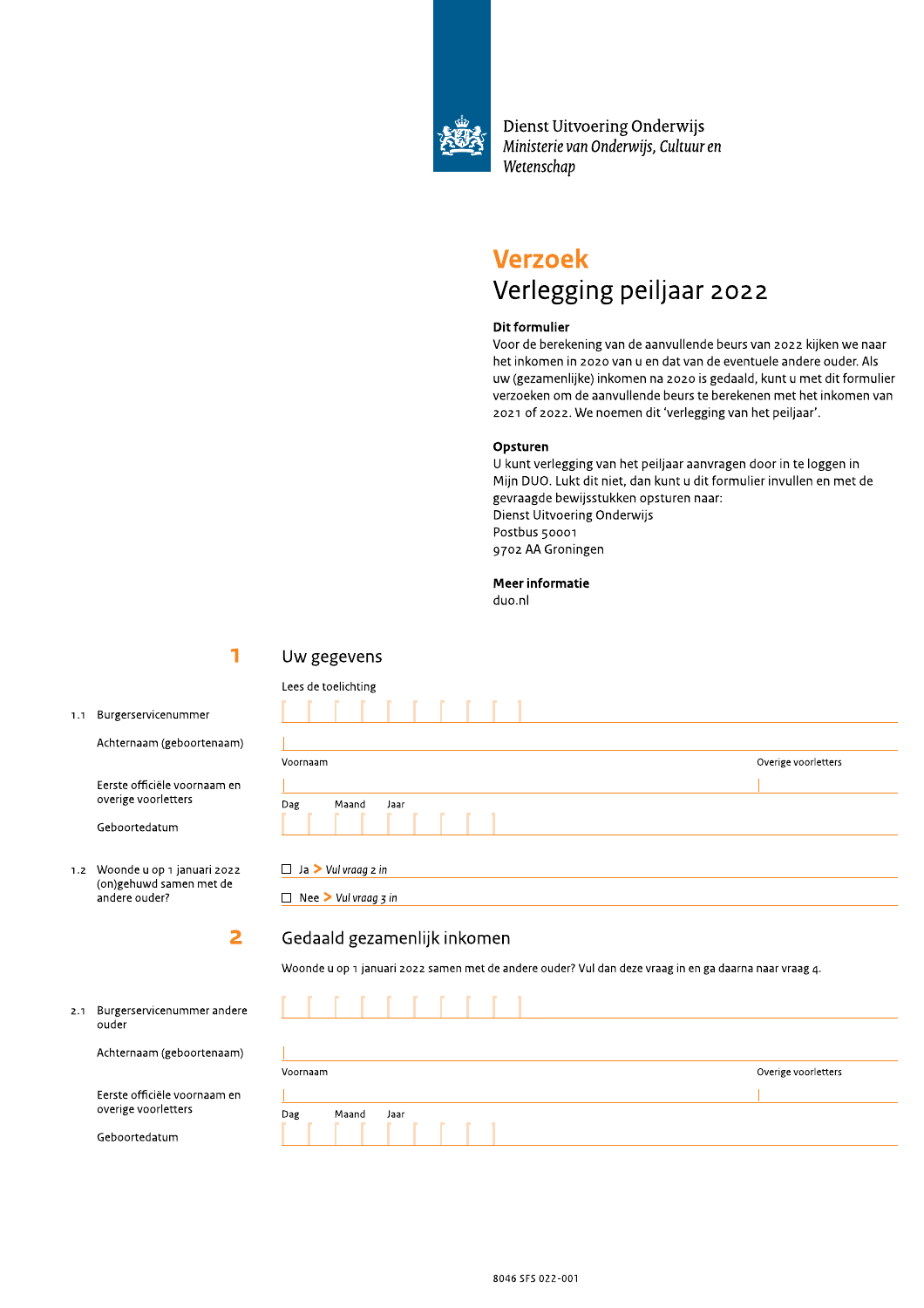3.1 Is uw inkomen ná 2020 met tenminste 15 procent gedaald? Zo ja, in welk jaar is de daling ten opzichte van 2020 het grootst?

4.1 Was u in de periode 2020 - 2022 een alleenstaande ouder die kinderen jonger dan 18 verzorgde/

4.2 In welke jaren was/bent u minimaal zes maanden achter elkaar een alleenstaande ouder?

4.3 Had/hebt u een inkomen in het jaar genoemd bij vraag 2.2 of 3.1? Lees in de toelichting welke bewijsstukken u moet meestu-

verzorgt?

ren.



3

 $\overline{\mathbf{a}}$ 

## Inkomen

 $\Box$  2021

 $\Box$  2021

 $\Box$  2022

Gedaald inkomen ná 2020

Vul ook de kolom voor de andere ouder in als u vraag 2 hebt ingevuld. Lees de toelichting. Voor het maken van een schatting van uw inkomen kunt u gebruikmaken van de tabel op de achterkant van de toelichting.

Woonde u op 1 januari 2022 niet samen met de andere ouder? Vul dan deze vraag in en ga daarna naar vraag 4.

| <b>Uzelf</b>                   | Andere ouder                   |
|--------------------------------|--------------------------------|
| $\Box$ Ja                      | $\Box$ Ja                      |
| $\Box$ Nee > Ga naar vraag 4.3 | $\Box$ Nee > Ga naar vraag 4.3 |
|                                |                                |
| $\Box$ 2020                    | $\Box$<br>2020                 |
| $\Box$ 2021                    | $\Box$<br>2021                 |
| $\Box$ 2022                    | $\blacksquare$<br>2022         |

| Ja. in Nederland $\epsilon$                                         |                                                             | Ja. in Nederland €                                                                                        |                                                       |  |  |  |
|---------------------------------------------------------------------|-------------------------------------------------------------|-----------------------------------------------------------------------------------------------------------|-------------------------------------------------------|--|--|--|
| $\triangleright$ Vul uw (geschatte) verzamelinkomen van dat jaar in |                                                             | $\triangleright$ Vul uw (geschatte) verzamelinkomen van dat jaar in                                       |                                                       |  |  |  |
| Ja. in het buitenland<br>$\mathbf{I}$                               |                                                             | Ja. in het buitenland                                                                                     |                                                       |  |  |  |
| Land                                                                |                                                             | Land                                                                                                      |                                                       |  |  |  |
|                                                                     |                                                             |                                                                                                           |                                                       |  |  |  |
| Valuta                                                              | Inkomen                                                     | Valuta                                                                                                    | Inkomen                                               |  |  |  |
|                                                                     |                                                             |                                                                                                           |                                                       |  |  |  |
| > Vul uw (geschatte) bruto jaarinkomen in.                          | Lees in de toelichting welke bewijsstukken u moet meesturen | > Vul uw (geschatte) bruto jaarinkomen in.<br>Lees in de toelichting welke bewijsstukken u moet meesturen |                                                       |  |  |  |
| Nee, ik had helemaal geen inkomen                                   |                                                             | Nee, ik had helemaal geen inkomen                                                                         |                                                       |  |  |  |
| sturen als u in het buitenland woonde.                              | > Lees in de toelichting welke bewijsstukken u mee moet     | sturen als u in het buitenland woonde.                                                                    | Lees in de toelichting welke bewijsstukken u mee moet |  |  |  |

5

Ik verklaar dat ik dit formulier  $5.1$ volledig en naar waarheid heb ingevuld

|              | Ondertekening |      |  |  |  |         |  |  |  |
|--------------|---------------|------|--|--|--|---------|--|--|--|
| Dag          | Maand         | Jaar |  |  |  |         |  |  |  |
|              |               |      |  |  |  |         |  |  |  |
| Telefoon*    |               |      |  |  |  | E-mail* |  |  |  |
|              |               |      |  |  |  |         |  |  |  |
| Handtekening |               |      |  |  |  |         |  |  |  |
|              |               |      |  |  |  |         |  |  |  |

## DUO en uw gegevens

Uw gegevens worden opgenomen in de systemen van DUO. DUO gebruikt en beveiligt uw persoonlijke gegevens zorgvuldig om zijn wettelijke taken uit te voeren. Dit doet DUO op basis van de eisen die de privacywetgeving hieraan stelt. Wilt u meer informatie over hoe DUO met uw persoonsgegevens omgaat, kijk dan op duo.nl. Uiteraard controleert DUO uw gegevens bij andere instanties om ervoor te zorgen dat u krijgt waar u recht op hebt. In geval van misbruik doet DUO aangifte bij het Openbaar Ministerie.

\* Het kan soms handig zijn om u even te bellen of een e-mail te sturen. Bijvoorbeeld over uw aanvraag of wijziging. Mag DUO hierover contact met u opnemen? Vul dan uw telefoonnummer en e-mailadres in.

 $2$  van  $2$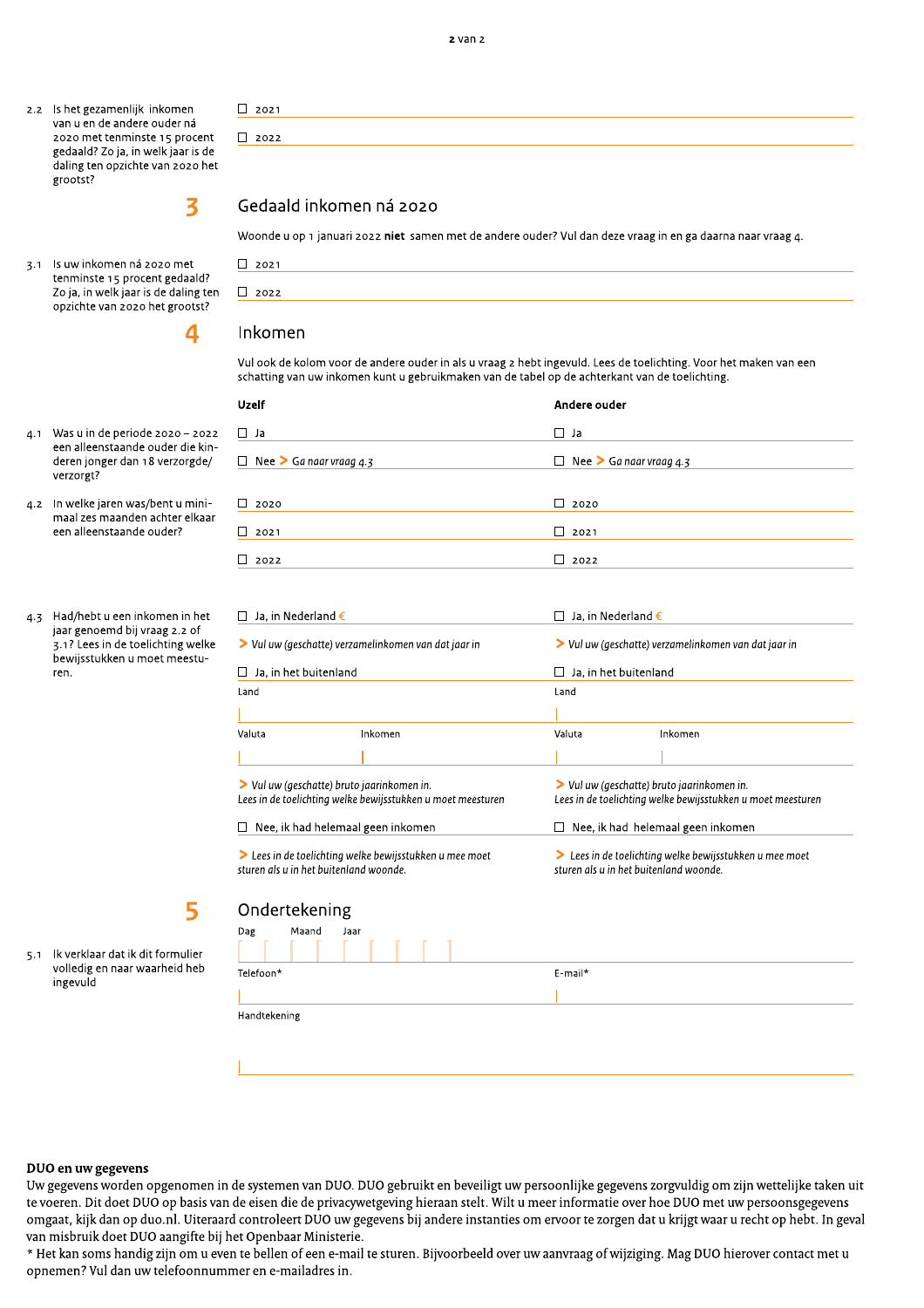

# **Toelichting**<br>Bij verlegging peiljaar 2022<br>Meerinformatie<br>duo.nl

## Algemeen

De hoogte van de aanvullende beurs is afhankelijk van het inkomen van de natuurlijke ouders. Dit zijn de personen die bij de burgerlijke stand als ouders geregistreerd staan. Ook een adoptiefouder geldt als natuurlijke ouder. Een pleeg- of stiefouder geldt niet als natuurlijke ouder.

Voor de berekening van de aanvullende beurs kijkt DUO naar uw (gezamenlijke) inkomen van twee jaar terug. Is uw (gezamenlijke) inkomen na dat jaar gedaald, dan kunt u DUO vragen om de aanvullende beurs te berekenen met uw inkomen in een recenter jaar. Ontvangt uw kind al de maximale aanvullende beurs? Dan hoeft u niet door te geven dat uw inkomen is gedaald.

## Bij 1.2 Andere ouder

Woonde u op 1 januari van dit jaar niet samen met de andere ouder, dan hoeft u op dit formulier alleen uw eigen gegevens in te vullen.

## $B$ ij 4.1 Alleenstaande ouder

DUO controleert bij de Belastingdienst of u recht hebt (gehad) op een verhoogd kindgebonden budget.

## Bij 4.3 Inkomen en bewijsstukken

## Nederlands inkomen

Vermeld uw verzamelinkomen of belastbaar loon op jaarbasis. Het belastbaar loon is het loon vóór de loonheffing. Het gaat hier dus niét om het netto-inkomen. DUO controleert het door u doorgegeven Nederlands inkomen achteraf bij de Belastingdienst. Als de Belastingdienst een ander inkomen doorgeeft, berekent DUO de aanvullende beurs voor uw kind(eren) opnieuw.

Hebt u nog geen aangifte gedaan voor het nieuwe peiljaar? Dan moet u een schatting maken. U kunt daarvoor de tabel op de volgende pagina gebruiken. Vul het geschatte inkomen in bij vraag 4.3. U hoeft de tabel niet met uw schatting mee te sturen.

Woont u in het buitenland en hebt u alleen een Nederlands inkomen? Stuur dan een verklaring mee waarin u vermeldt dat u geen inkomen in het buitenland hebt.

## Inkomen buiten Nederland

Vermeld uw bruto-inkomen in de valuta van het land waar u het inkomen hebt ontvangen. Dit inkomen moet ook blijken uit de bewijsstukken die u meestuurt.

DUO houdt geen rekening met aftrekposten. Mogelijk kan de Nederlandse belastingdienst uw inkomen op basis van aftrekposten vaststellen. U kunt daarvoor contact opnemen met het internationale loket van de Belastingdienst. Meer informatie daarover vindt u als u zoekt op 'Wereldinkomen Belastingdienst'.

Stuur de volgende bewijsstukken mee:

- Een inkomensverklaring van de belastingdienst van het land waar u inkomen hebt. Dat bewijsstuk is ook nodig als u geen inkomen heeft. Is het inkomensjaar nog niet voorbij, stuur dan de loonstroken van de voorbije maanden uit het jaar mee.
- Woont u buiten de EU/EER en is een inkomensverklaring van de belastingdienst niet mogelijk? Dan moet u als bewijsstuk een kopie van de jaaropgaaf of van alle loonstroken meesturen. Had u geen inkomen, stuur dan een ondertekende verklaring waarin u aangeeft hoe u in uw levensonderhoud hebt voorzien.
- Hebt u uitstel gekregen voor de belastingaangifte, omdat u zelfstandig ondernemer bent? Dan is een verklaring van de accountant nodig. Uit deze verklaring moet uw inkomen (en de winst uit onderneming) van het volledige jaar blijken.

Ti**p**! Log in op de website van de belastingdienst om een inkomensverklaring op te halen.

Hebt u een inkomen op Aruba, Sint Maarten, Curaçao of in Caribisch Nederland? Stuur dan de Verklaring inkomstenbelasting voor belastingplichtigen op Aruba, Sint Maarten, Curaçao of in Caribisch Nederland mee. Deze verklaring kunt u speciaal voor studiefinanciering krijgen bij de belastingdienst van uw eiland of gemeente.